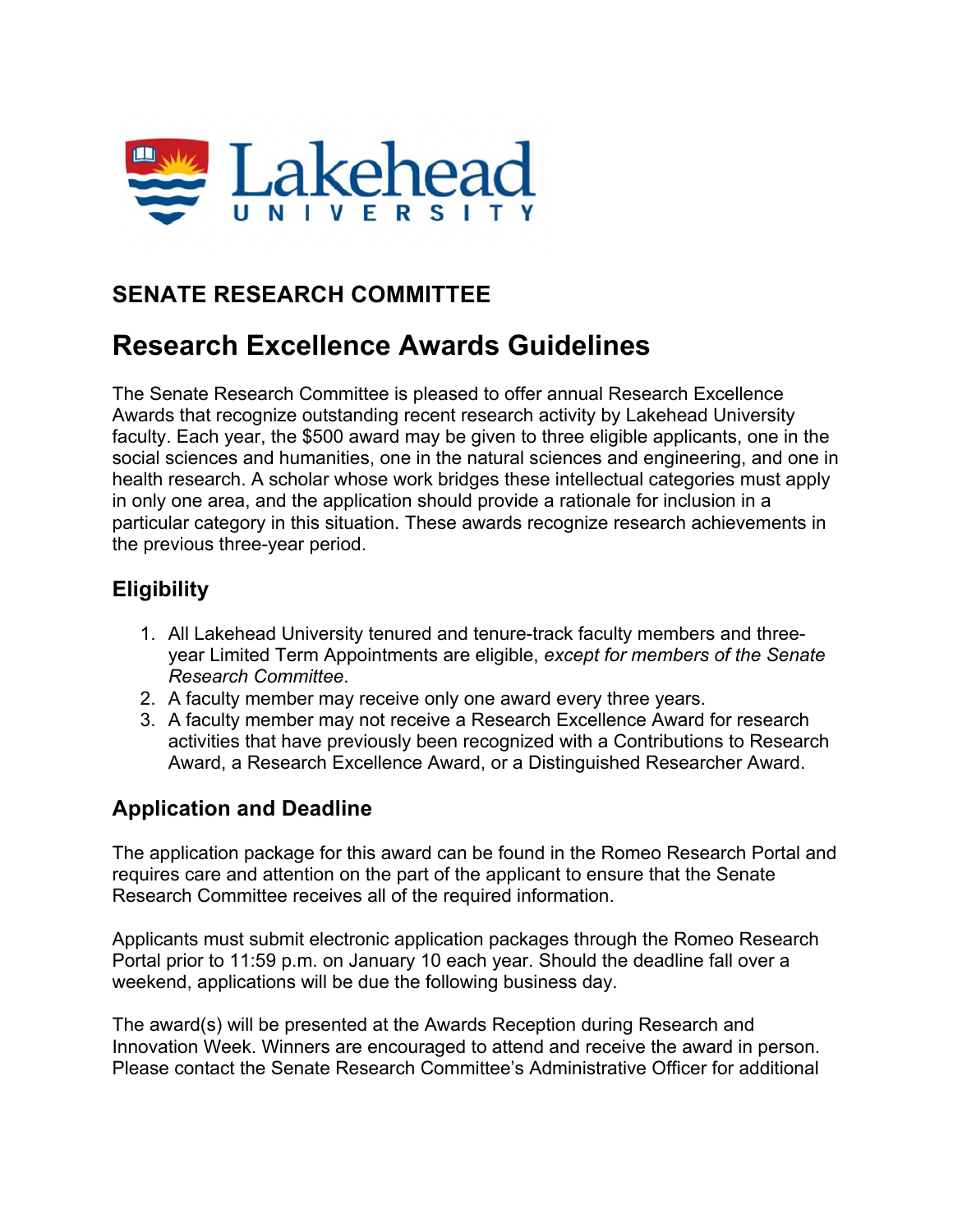information, including the date and time of the reception, by email at ea.vpri@lakeheadu.ca.

#### *Supporting Documentation*

The following documentation must be submitted by the applicant:

- 1. At least two letters of support from faculty peers, which may include a Chair, Director, or Dean, peers external to Lakehead University, or research collaborators.
- 2. Applicants whose research activity involves community engaged research must include at least one letter of support from community partners or collaborators as part of the required two letters of support. NOTE: Letters of support should clearly indicate if the person writing in support has worked with the applicant, and in what capacity. Letters must speak to the excellence and/or impact of the work. At least one letter from a faculty peer must be from someone who does not have a conflict of interest with the applicant, as defined by the Conflict of Interest and Confidentiality Guidelines and Procedures for Research Review and Oversight Committees. If two letters of support are from those who have worked with the applicant, an additional letter from someone who does not have a conflict of interest with the applicant is required.
- 3. Applicants must demonstrate the relevance and significance of their research activities in the previous three years. A CV is not required, but applicants must provide a list of the relevant research outputs (i.e., publications, funding (if applicable)) in the previous three years, supported by copies, links to, or other evidence of the applicant's scholarly work/research activity. When more than one author is listed on a publication, please explain your role according to disciplinary norms.

Applicants can address any career interruptions or other factors that may have impacted their record of research achievement in the application on the Romeo Research Portal. Applicants can also elaborate on non-traditional academic accomplishments in the application.

- 4. Applicants in Music may include musical compositions (indicate whether commissioned), public music performances/recordings, and/or editing of musical manuscripts or published music editions.
- 5. Applicants in Visual Arts may include curated exhibitions (indicate whether solo or group and whether in public or artist-run gallery), non-curated